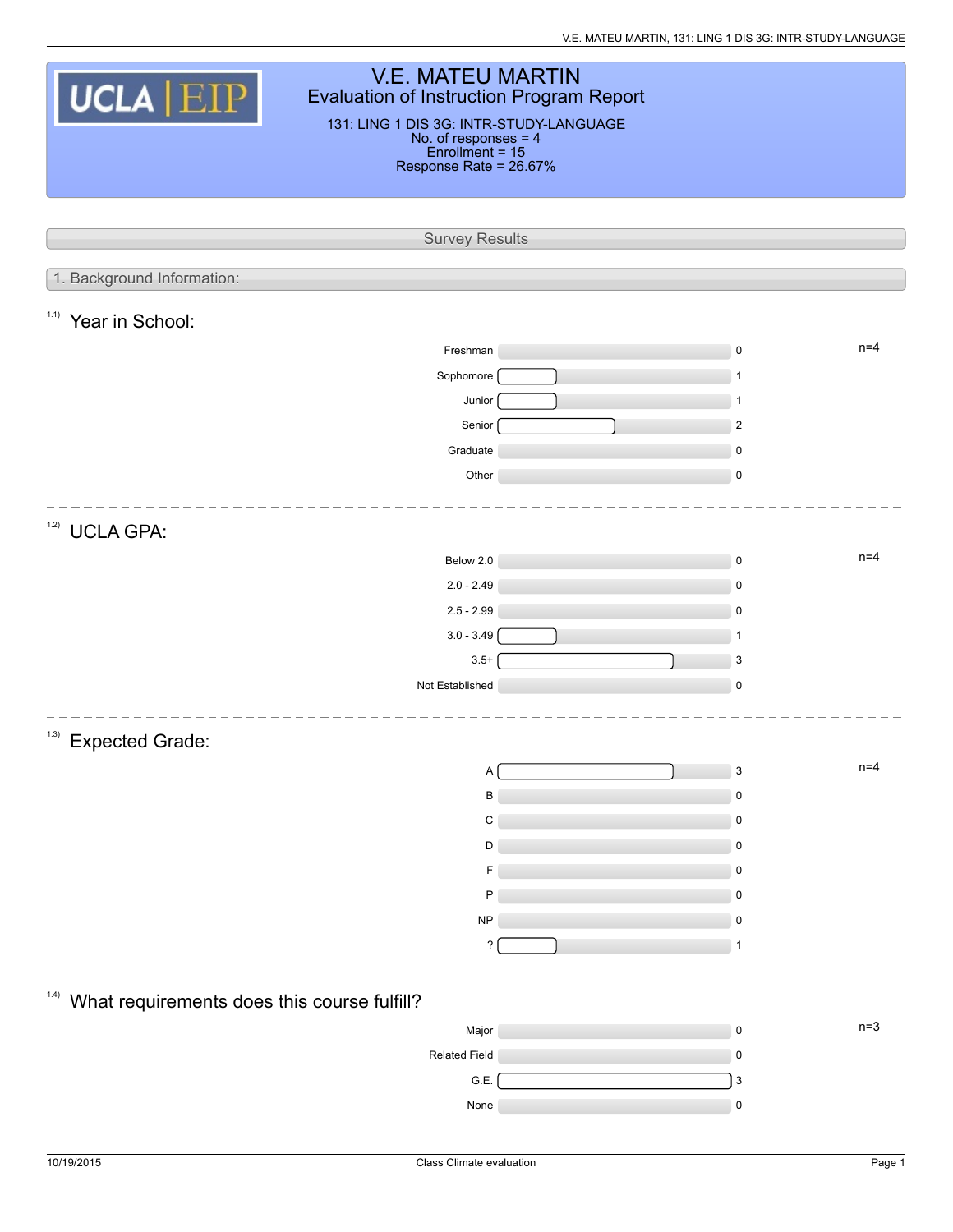|       | 2. Your Teaching Assistant (T.A.):                                                                          |                               |                |   |                  |                                                            |
|-------|-------------------------------------------------------------------------------------------------------------|-------------------------------|----------------|---|------------------|------------------------------------------------------------|
| 2.1)  | Teaching Assistant Knowledge - The<br>T.A. was knowledgeable about the<br>material.                         | <b>Disagree</b><br>Strongly - |                |   | Agree Strongly - | $n=4$<br>$av = 3.5$<br>$md=3.5$<br>$dev = 0.58$            |
|       | Teaching Assistant Concern - The T.<br>A. was concerned about student<br>learning.                          | <b>Disagree</b><br>Strongly - | $\mathfrak{p}$ |   | Agree Strongly - | $n=4$<br>$av = 3.5$<br>$md=3.5$<br>$dev = 0.58$            |
| 2.3)  | Organization - Written and video<br>presentations were well prepared and<br>organized.                      | <b>Disagree</b><br>Strongly - |                |   | Agree Strongly - | $n=4$<br>$av = 3.5$<br>$md=3.5$<br>$dev = 0.58$            |
| 2.4)  | Scope - The teaching assistant<br>expanded on course ideas.                                                 | Disagree<br>Strongly -        |                | ਜ | Agree Strongly - | $n=4$<br>$av = 3.5$<br>$md=3.5$<br>$dev = 0.58$            |
| 2.5)  | Interaction - Students felt welcome in<br>seeking help from the teaching<br>assistant.                      | <b>Disagree</b><br>Strongly - |                |   | Agree Strongly - | $n=4$<br>$av = 3.5$<br>$md=3.5$<br>$dev = 0.58$            |
| 2.6)  | Communication Skills - The teaching<br>assistant had good communication<br>skills.                          | <b>Disagree</b><br>Strongly - | $\overline{2}$ |   | Agree Strongly - | $n=4$<br>$av = 3.5$<br>$md=3.5$<br>$dev = 0.58$            |
| 2.7)  | Discussion Board - The T.A.'s<br>questions and comments on the<br>discussion board were valuable.           | <b>Disagree</b><br>Strongly - | $\mathfrak{p}$ |   | Agree Strongly - | $n=2$<br>$av = 3$<br>$md=3$<br>$dev = 0$<br>$ab = 2$       |
| (2.8) | Discussion Board - The T.A. was an<br>active and consistent presence on<br>the discussion board.            | <b>Disagree</b><br>Strongly - |                |   | Agree Strongly - | $n=3$<br>$av = 2.67$<br>$md=3$<br>$dev = 0.58$<br>$ab = 1$ |
| 2.9)  | Live Discussions - The T.A. effectively<br>led the live online discussions.                                 | Disagree<br>Strongly -        |                |   | Agree Strongly - | $n=3$<br>$av = 3.33$<br>$md=3$<br>$dev = 0.58$<br>$ab = 1$ |
|       | <sup>2.10)</sup> Value - The overall value of the T.A.'s<br>contribution justified your time and<br>effort. | <b>Disagree</b><br>Strongly - |                |   | Agree Strongly - | $n=4$<br>$av = 3.5$<br>$md=3.5$<br>$dev = 0.58$            |
| 2.11) | Overall - What is your overall rating of<br>the teaching assistant?                                         | <b>Disagree</b><br>Strongly - |                |   | Agree Strongly - | $n=4$<br>$av = 3.5$<br>$md=3.5$<br>$dev = 0.58$            |
| 2.13) | <b>Discussion board</b>                                                                                     | Poor -                        |                |   | Excellent        | $n=3$<br>$av = 2.67$<br>$md=3$<br>$dev = 1.53$<br>$ab = 1$ |

 $\sqrt{2}$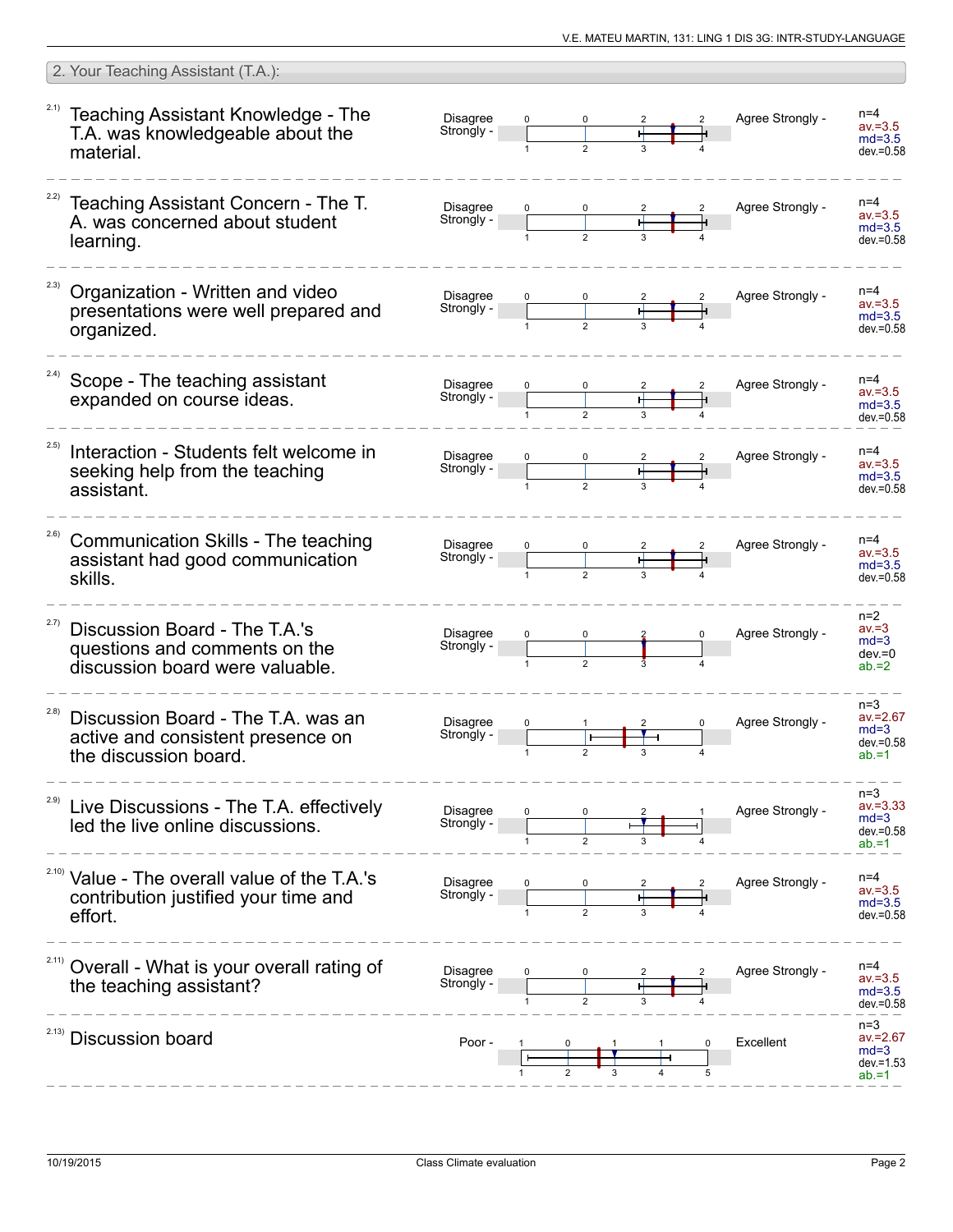| <sup>2.14)</sup> T.A. weekly blog | Poor - | $\Omega$ | $\Omega$<br>$\mathcal{P}$     | 3 |   | Excellent | $n=4$<br>$av = 3.75$<br>$md=3.5$<br>$dev = 0.96$           |
|-----------------------------------|--------|----------|-------------------------------|---|---|-----------|------------------------------------------------------------|
| $2.15)$ T.A. webcam video         | Poor - | $\Omega$ | $\Omega$<br>$\overline{2}$    | 3 | 5 | Excellent | $n=3$<br>$av = 3.67$<br>$md=3$<br>$dev = 1.15$<br>$ab = 1$ |
| 2.16)<br>Live online interactions | Poor - | $\Omega$ | $\Omega$<br>$\overline{2}$    | 3 | 5 | Excellent | $n=3$<br>$av = 4$<br>$md=4$<br>$dev = 1$<br>$ab = 1$       |
| $2.17$ ) T.A. office hours        | Poor - | $\Omega$ | $\mathbf 0$<br>$\overline{2}$ | 3 | 5 | Excellent | $n=3$<br>$av = 4$<br>$md=4$<br>$dev = 1$<br>$ab = 1$       |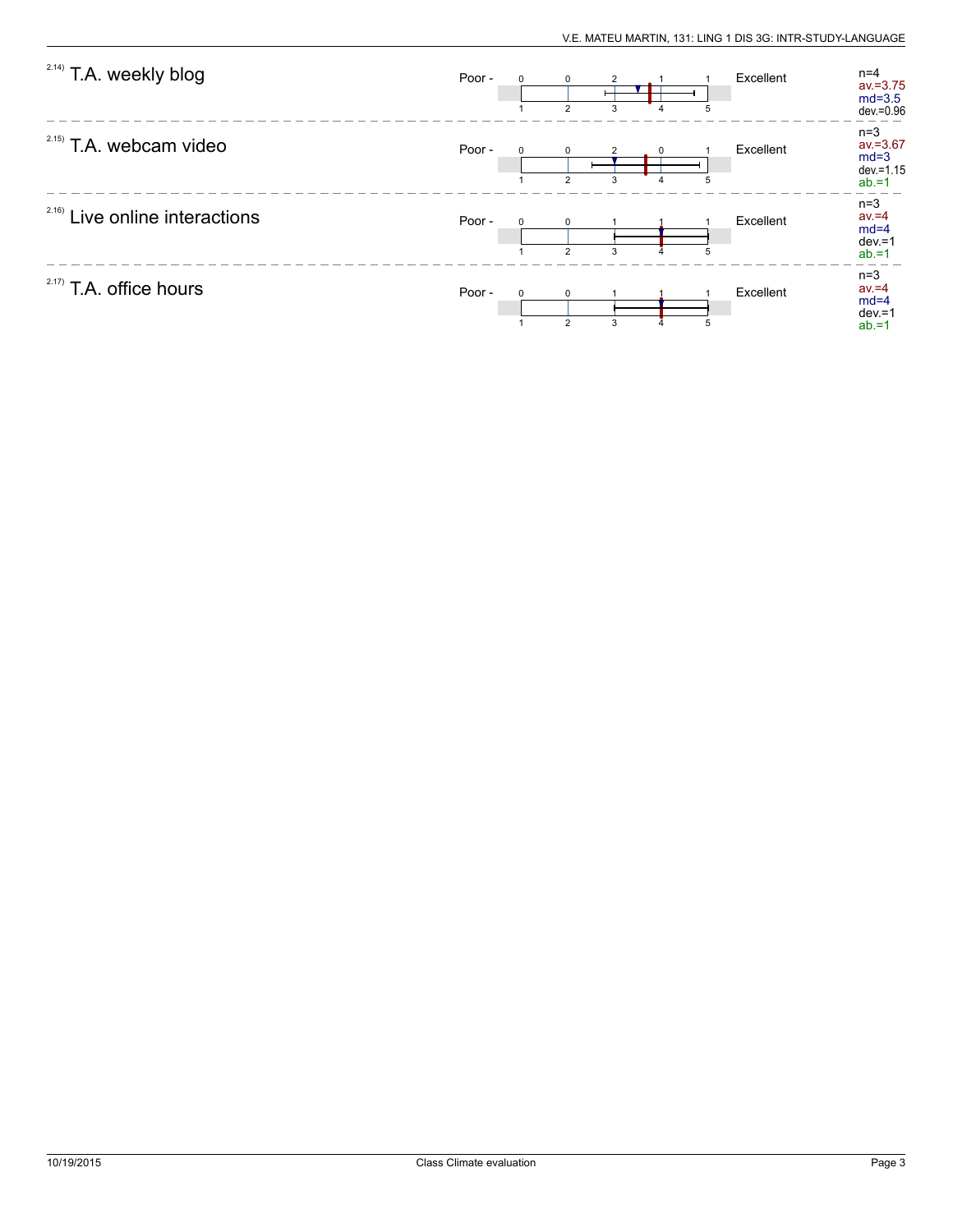## Profile

Subunit: LING

## Name of the instructor: V.E. MATEU MARTIN

Name of the course: (Name of the survey) 131: LING 1 DIS 3G: INTR-STUDY-LANGUAGE

Values used in the profile line: Mean

## 2. Your Teaching Assistant (T.A.):

- 2.1) Teaching Assistant Knowledge The T.A. was knowledgeable about the material.
- 2.2) Teaching Assistant Concern The T.A. was concerned about student learning.
- 2.3) Organization Written and video presentations were well prepared and organized.
- 2.4) Scope The teaching assistant expanded on course ideas.
- 2.5) Interaction Students felt welcome in seeking help from the teaching assistant.
- 2.6) Communication Skills The teaching assistant had good communication skills.
- 2.7) Discussion Board The T.A.'s questions and comments on the discussion board were valuable.
- 2.8) Discussion Board The T.A. was an active and consistent presence on the discussion board.
- 2.9) Live Discussions The T.A. effectively led the live online discussions.
- 2.10) Value The overall value of the T.A.'s contribution justified your time and effort.
- 2.11) Overall What is your overall rating of the teaching assistant?
- 2.13) Discussion board
- 2.14) T.A. weekly blog
- $2.15$ ) T.A. webcam video
- $2.16$ ) Live online interactions
- $2.17$ ) T.A. office hours

| <b>Disagree</b><br>Strongly - | <b>Agree Strongly</b> | $n=4$ | $av = 3.50$ |
|-------------------------------|-----------------------|-------|-------------|
| <b>Disagree</b><br>Strongly - | <b>Agree Strongly</b> | $n=4$ | $av = 3.50$ |
| <b>Disagree</b><br>Strongly - | Agree Strongly        | $n=4$ | $av = 3.50$ |
| <b>Disagree</b><br>Strongly - | <b>Agree Strongly</b> | $n=4$ | $av = 3.50$ |
| <b>Disagree</b><br>Strongly - | <b>Agree Strongly</b> | $n=4$ | $av = 3.50$ |
| <b>Disagree</b><br>Strongly - | <b>Agree Strongly</b> | $n=4$ | $av = 3.50$ |
| <b>Disagree</b><br>Strongly - | <b>Agree Strongly</b> | $n=2$ | $av = 3.00$ |
| <b>Disagree</b><br>Strongly - | <b>Agree Strongly</b> | $n=3$ | $av = 2.67$ |
| <b>Disagree</b><br>Strongly - | <b>Agree Strongly</b> | $n=3$ | $av = 3.33$ |
| <b>Disagree</b><br>Strongly - | <b>Agree Strongly</b> | $n=4$ | $av = 3.50$ |
| <b>Disagree</b><br>Strongly - | <b>Agree Strongly</b> | $n=4$ | $av = 3.50$ |
| Poor -                        | Excellent             | $n=3$ | $av = 2.67$ |
| Poor -                        | Excellent             | $n=4$ | $av = 3.75$ |
| Poor -                        | Excellent             | $n=3$ | $av = 3.67$ |
| Poor -                        | Excellent             | $n=3$ | $av = 4.00$ |
| Poor -                        | Excellent             | $n=3$ | $av = 4.00$ |